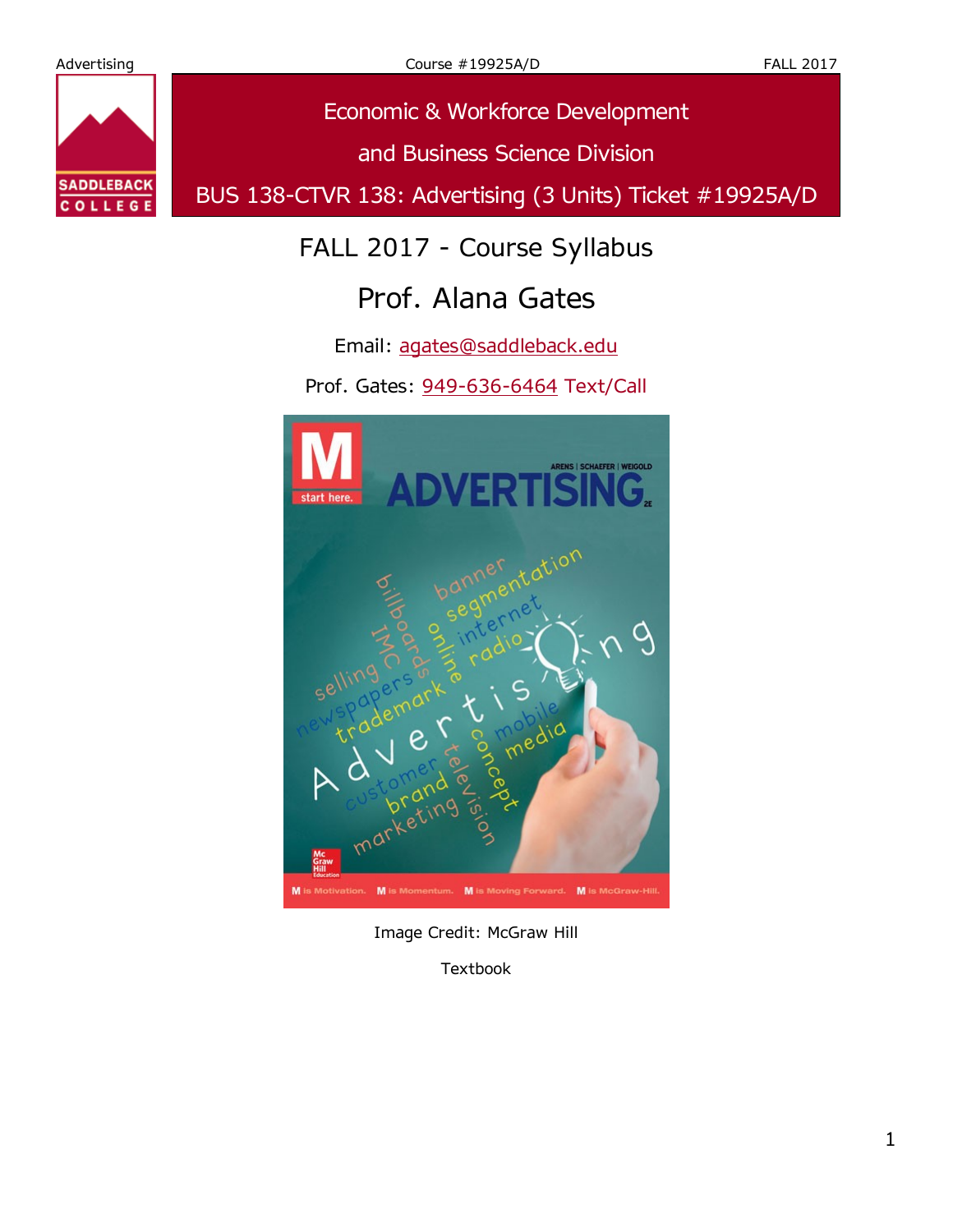#### <span id="page-1-0"></span>Advertising Course #19925A/D FALL 2017 Welcome to Advertising

#### Dear Students,

Hello and welcome to Fall 2017, Advertising. We will begin 9/19/2016 and end 12/18/2016.

We will meet for orientation Friday September 8th in Room BSG 235 at 6pm - 7:30pm.

This class is being taught online, we still have deadlines, group work and discussions.

#### <span id="page-1-1"></span>Your Professor

#### <span id="page-1-2"></span>Alana Gates

I have worked in Business Management since the early 80's and have been fortunate to experience predominantly the retail sector in Australia, New Zealand and the United States. I earned my Business degree, with an emphasis in Human Resource Management. I have worked more than 30 years in sales, management, training and development, always favoring the latter.

I have also been an active licensed Realtor and an educator in California since 2006. As a member of the Association of Realtors, I have served on the education committee and the Professional Standards Committee (Arbitration/Mediation). I also worked as a Real Estate Compliance Manager for a large broker, which involved residential real estate contracts, disclosures and procedures—reviewing and interpreting the implementation of federal and state laws and regulations that impact the Real Estate transactions.

I have created and taught classes for Legal Compliance in Business, Transaction Coordinator, Branding, Marketing and Real Estate/Business information seminars.

I look forward to getting to know you all.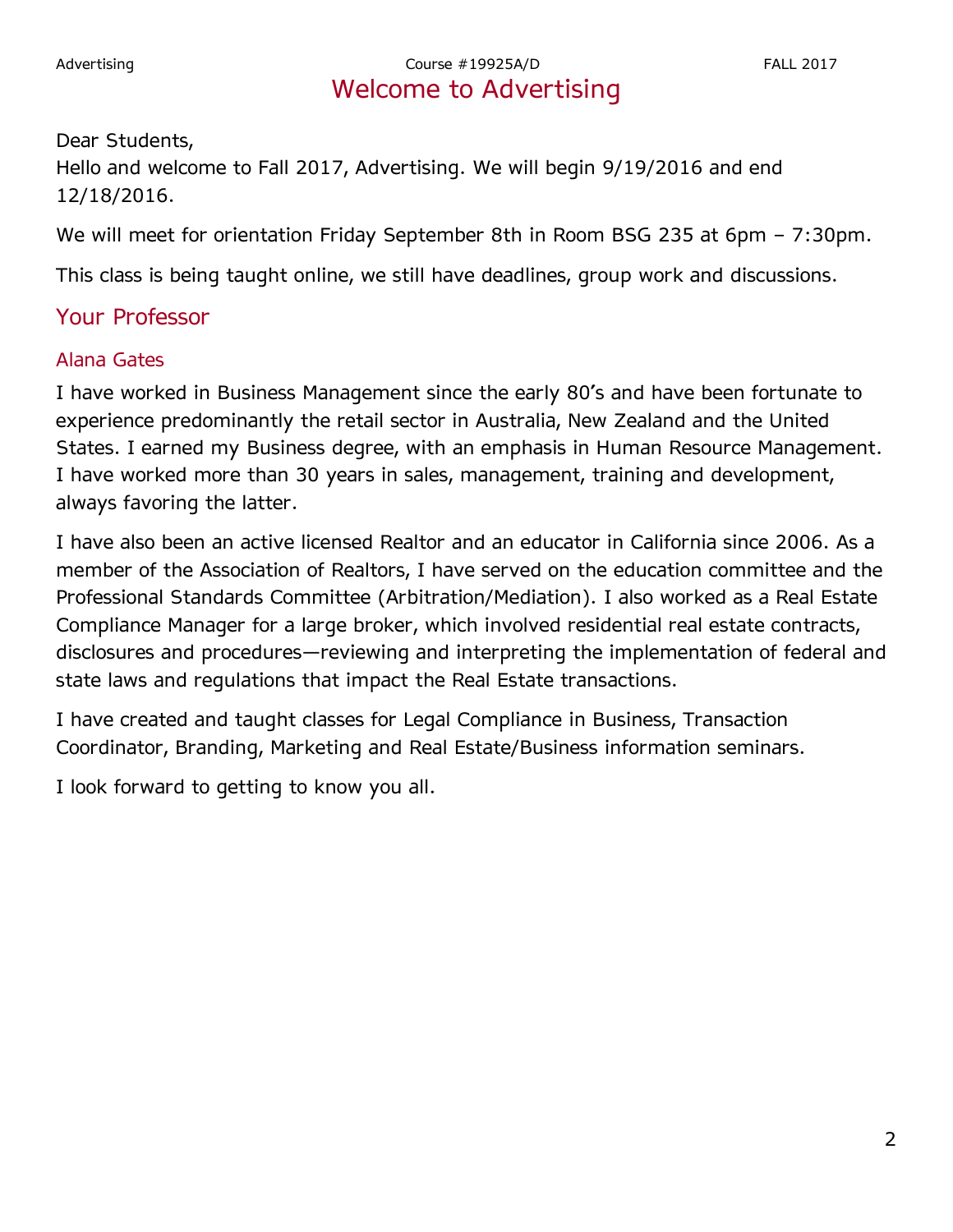**FALL 2017** 

### Advertising Contents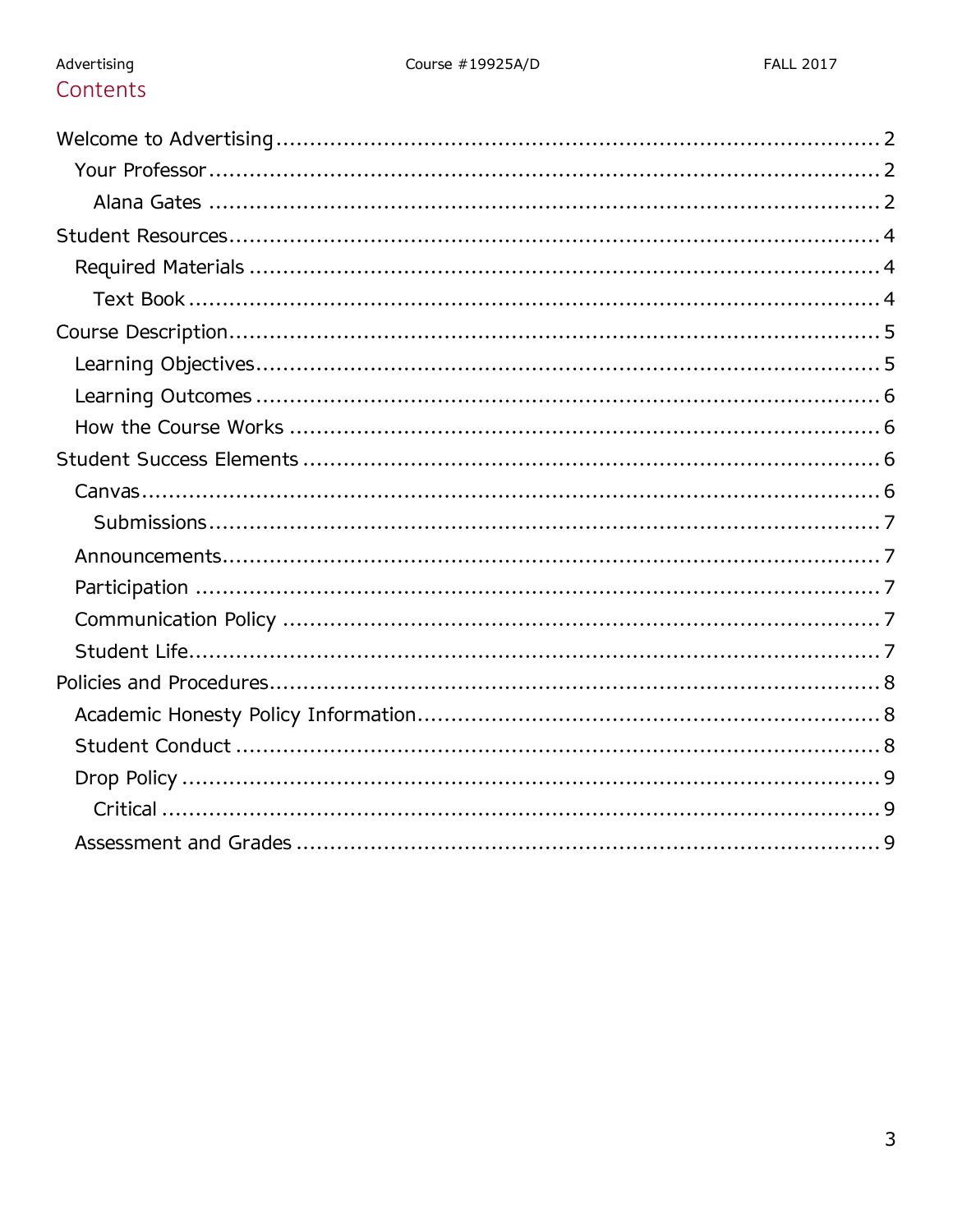#### <span id="page-3-0"></span>**YOU MUST HAVE THE TEXT TO COMPLETE THIS COURSE**

#### <span id="page-3-1"></span>Required Materials

<span id="page-3-2"></span>Text Book: M: Advertising Second edition (2015) by William F. Arens David H. Schaefer Michael F. Weigold. ISBN 978-1259703188.

Internet access to and utilization of publisher resources (McGraw-Hill Connect or Connect Plus) is required.

NOTE: *YOU CAN REGISTER AND ACCESS CONNECT DIRECTLY THROUGH CANVAS TO BUY THE BUNDLE or THE* 

*SADDLEBACK BOOKSTORE SELLS A CUSTOM BUNDLE THAT INCLUDES A HARDCOPY OF THE BOOK AND CONNECT PLUS.*

When you sign into Canvas, under "Course Content", then "McGraw-Hill" you will be asked if you have a connect code, if you have purchased your bundle through the bookstore, you will enter your code and continue. If you plan to purchase through Connect, follow the prompts.

- Contact tech support number below if you have questions. Also, do not attempt to take this course using only your smartphone. It will not work!!!
- For Registration Help, Online Information, and Technical Support for Connect: Contact Customer Support at [McGraw-Hill Support](http://mhhe.com/support)
- If you need help or have any questions about Connect, you can visit McGraw-Hill Customer Experience Teamsupport center:
- At 1-800-331-5094 (I recommend you call as they may take 24 hours via email. They also have live help available online.)
- Before starting the class, go to the following site and review-Student Help and Getting Started with Connect and Frequently Asked Questions: [Connect Student Success.](http://www.connectstudentsuccess.com/)
- Also check out the following Saddleback website Saddleback Student Technical [Support](http://www.saddleback.edu/de/student-technical-support)
- NOTE: Please contact the Customer Experience team before contacting your instructor with ANY technical help issues. If while working within Connect material you have a problem, contact the help desk first. But if they tell you there is a glitch for some reason in the system, please email me and let me know so I can share that with other students. On the interactives and the videos, please read instructions thoroughly to make sure you understand what is required.

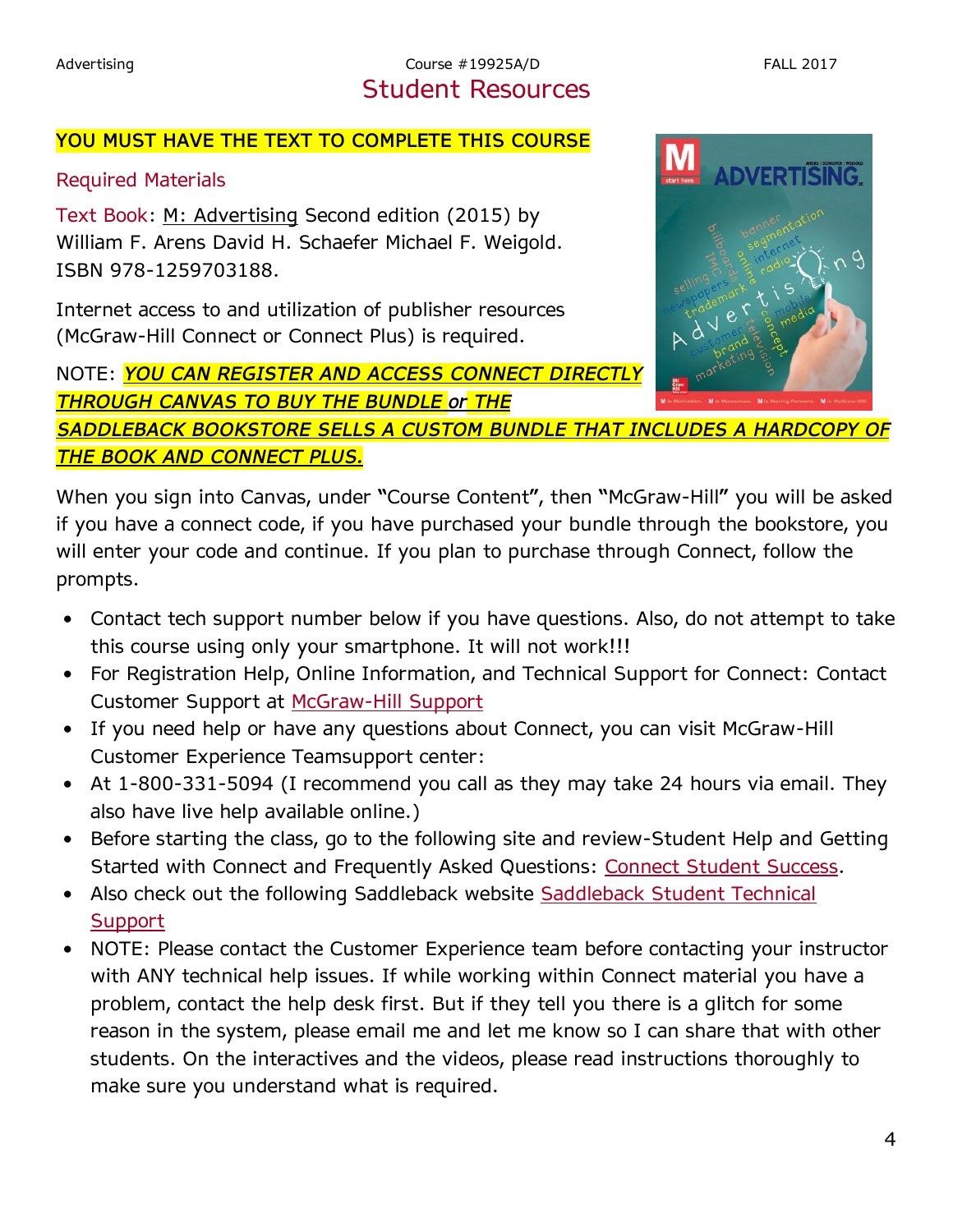### <span id="page-4-0"></span>Advertising Course #19925A/D FALL 2017 Course Description

Contemporary advertising for profit and non-profit organizations. Examines ethics, strategies, design approaches, electronic applications, and media selection. Elements of good copy, layout, and production of both print and electronic media, including email, e-marketing, e-retailing, web sites, and social media will be discussed.

Also listed as CTVR 138. Credit given in either area, not both.

### <span id="page-4-1"></span>Learning Objectives

Upon completion of this course, the student will be able to:

- 1. Identify the various types of contemporary advertising
- 2. Appraise the impact of advertising on the American economy
- 3. Critique a selection of advertisements according to a set of instructor provided criteria.
- 4. Compare the roles advertising agencies and other advertising service models play in the advertising business
- 5. Describe the influences of the family, society, cultures, social classes, reference groups and opinion leaders on consumer behavior.
- 6. Prepare an advertising plan for a product or service of the student's choosing and evaluate media selection and strategy.
- 7. Assess the strengths and weaknesses of direct mail as an element of the creative mix.
- 8. Evaluate, analyze and select appropriate current technologies for advertising products, services, ideas and people globally.
- 9. Evaluate the effectiveness of advertising plans for their creativity, copy, use of ecommerce, media and potential to reach the correct target market using various technologies.
- 10. Create a portfolio of original advertising materials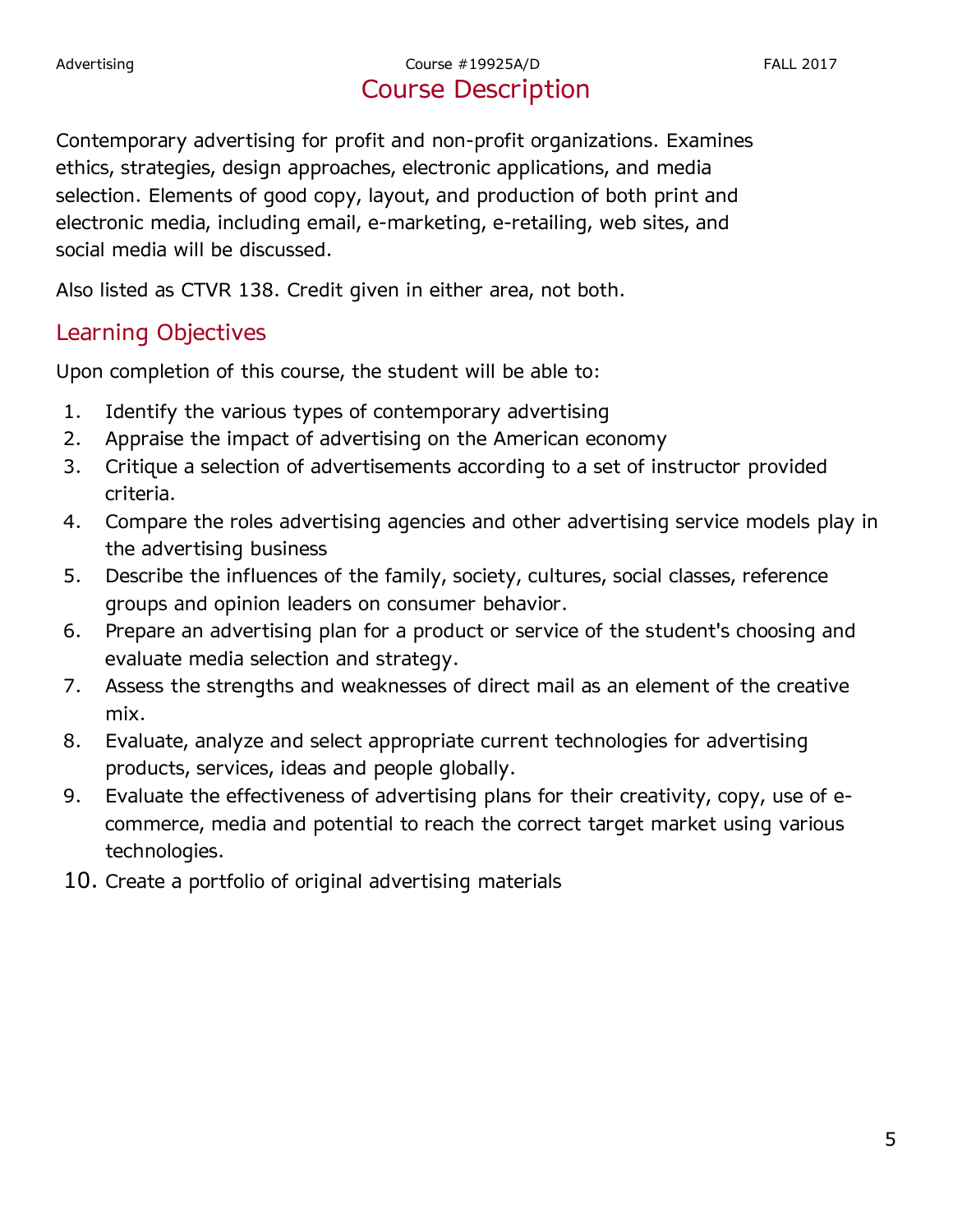#### <span id="page-5-0"></span>Advertising The Course #19925A/D FALL 2017 Learning Outcomes

Through discussions and activities, individual assignments, and examinations, the student will have:

- 1. Demonstrated knowledge of advertising terminology.
- 2. Demonstrated an understanding of advertising's role in society and the marketing mix; its structure, key players, and agencies.
- 3. Applied basic advertising theories and principles to practice.
- 4. Recognized and explained how creative elements are used in advertising to target specific audiences.
- 5. Demonstrated an understanding of strategic, creative, and media planning in advertising.
- 6. Developed a comprehensive advertising campaign that integrates market research, creative strategy, media selection, and budgeting.

# <span id="page-5-1"></span>How the Course Works

It is important that you have completed each of the following:

- Read the 1 or 2 chapters that are assigned for the week, so you are ready for active participation in the group work and discussions.
	- $\circ$  In total, there are 17 chapters to be studied over the 12-week session.
- Complete the Connect LearnSmart assignments for each chapter via Canvas.
	- o The LearnSmart assignments are designed to take about 30 minutes for each chapter (though they could take you longer).
	- $\circ$  The assignment is not time-restricted and full credit is given for completion.
- Actively participate, in order to earn full points for "Participation".
- <span id="page-5-2"></span>• Plan ahead!! Problems occur (and snowball) for students who fall behind.

# Student Success Elements

### <span id="page-5-3"></span>Canvas

[Canvas](http://socccd.blackboard.edu/) is the online learning system that we will utilize for the course. You will access the Connect components through Canvas. You can access Canvas from the Saddleback Home Page or My Site.

To access Canvas: Your username is the first part of your Saddleback email user name (e.g., jdoe16@saddleback.edu becomes the username "jdoe16".) Your password is your SADDLEBACK email password (default is your student PIN or the last four digits of your social security number + two zeros). If you changed your email password, that will also be your Canvas password.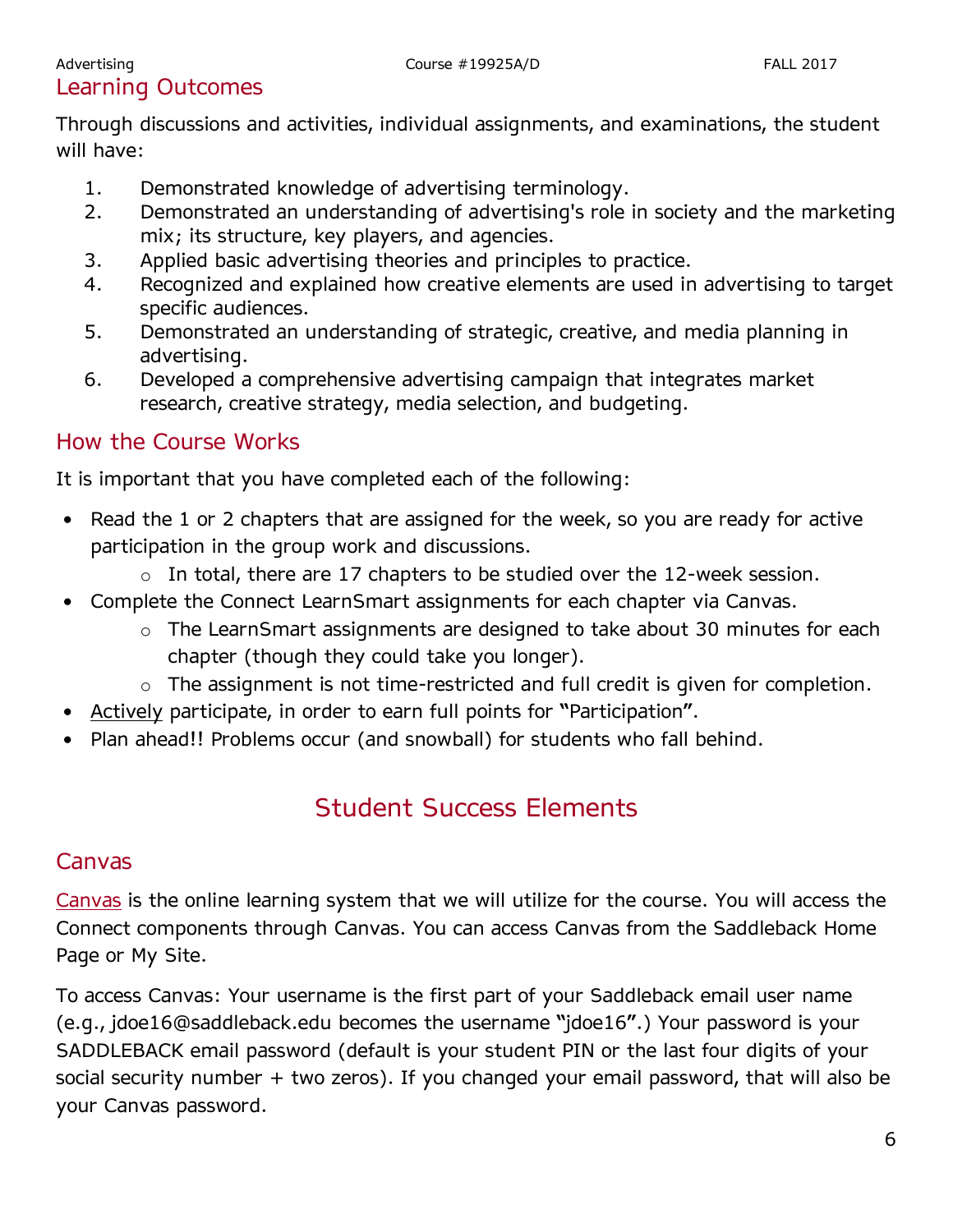<span id="page-6-0"></span>All written submissions must be uploaded as a PDF.

DO NOT create links to documents in Google Drive, Pages or DropBox.

Failure to submit documents in the correct manner will result in a failing grade for the assignment.

### <span id="page-6-1"></span>Announcements

Announcements will be posted on Canvas, check your email frequently, and subscribe to the Canvas Announcements. Students are held responsible for announcements posted on Canvas. Every attempt will be made to avoid changes, but sometimes they are necessary. When changes are necessary, I will attempt to provide as much advance notice as possible.

### <span id="page-6-2"></span>Participation

Students will receive high points for class participation when:

- Effectively dialoguing the week's current events research reading requirement.
- Participation shows evidence of careful case analysis.
- Participation is consistent with flow of class discussion.
- Appropriately responding to others' point of view.
- Demonstrates ability to influence the class to consider important avenues that have been neglected.

# <span id="page-6-3"></span>Communication Policy

Instructors will respond to your email within 24 hours, Monday – Friday. If you do not receive a response within 24 hours, please contact me again as you may assume I have not received it. Weekend responses are possible but not guaranteed.

You can reach Prof. Gates at [agates@saddleback.edu](mailto:agates@saddleback.edu)

You may also text or call Prof. Gates at 949-636-6464

If you have an urgent need for a response, please text or call Prof. Gates.

# <span id="page-6-4"></span>[Student](http://www.ivc.edu/student/wellness/Pages/default.aspx) Life

The **Student Health Center** offers quality, confidential medical health care and psychological therapy for all currently enrolled students, who have paid their health fee. Seeing a physician, nurse or mental health therapist is always free (low cost fees apply to some procedures, tests, labs and prescriptions). The student health fee includes treatment for acute, short term illnesses, health education, referrals as needed, injuries, and general health screening, including women's health and mental health therapy.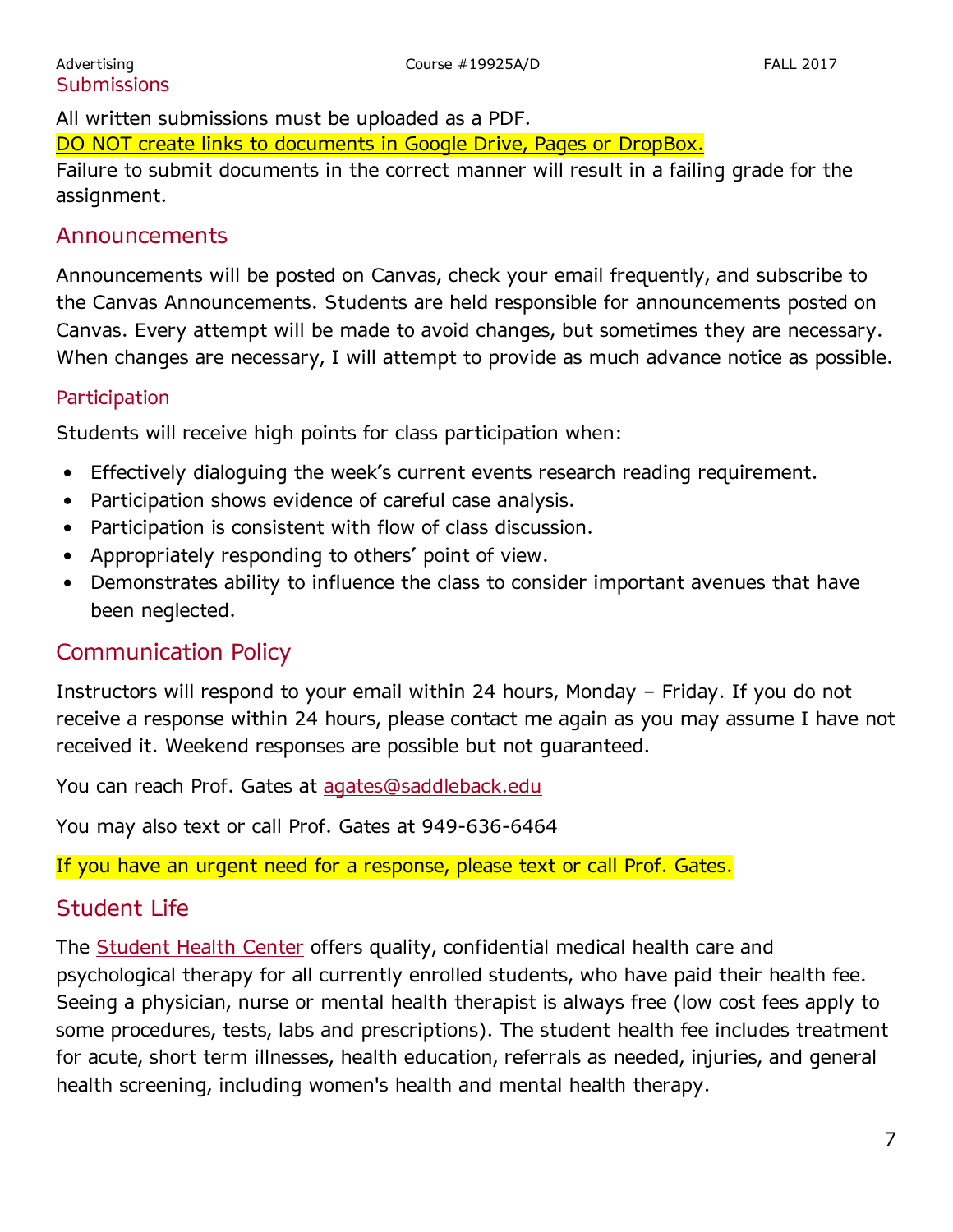Advertising The Course #19925A/D FALL 2017 [Student Services Center](http://www.saddleback.edu/vpss) SSC-177 for information on appropriate policies and procedures.

Disabled Students Program and Services. Saddleback College makes reasonable accommodations for students with documented disabilities. If you have a disability that qualifies under the Americans with Disabilities Act (ADA), impacts your work for this class, and necessitates accommodations, you should contact **Disabled Students Programs and** [Services](http://www.saddleback.edu/dsps) (DSPS) at (949) 582-4885 or visiting them on campus at SSC-113.

[Veterans Education and Transition Services \(VETS\)](http://www.saddleback.edu/vets) The VETS program directly provides support services and acts as a bridge to external support services for student veterans, active military personnel, and their loved ones. For more information, contact VETS on (714) 628-4793 or visit them on campus at SSC-207.

# Policies and Procedures

# <span id="page-7-1"></span><span id="page-7-0"></span>Academic Honesty Policy Information

Violations of the Academic Honesty Policy, found in the Saddleback College Student [Handbook](http://saddleback.edu/media/pdf/handbook.pdf) will result in disciplinary action and subject a student to administrative procedures. Please read these policies carefully. Note that any student found cheating on any exam or assignment will receive no credit for that exam or assignment.

Students of Saddleback College are expected to be honest and forth-right in their academic endeavors.

In matters relating to academic honesty violations, the primary responsibility for disciplinary proceedings rests with the instructor and the academic division where the violation allegedly occurred.

# <span id="page-7-2"></span>Student Conduct

By logging onto the Saddleback College Canvas system with a username and password, I affirm that I am the student who enrolled in this course. Furthermore, I affirm that I understand and agree to follow the regulations/policies regarding academic integrity and the use of student data as described in the Student Code of Conduct that governs student rights and responsibilities. Failure to abide by the regulations/polices may result in disciplinary action up to expulsion from my college.